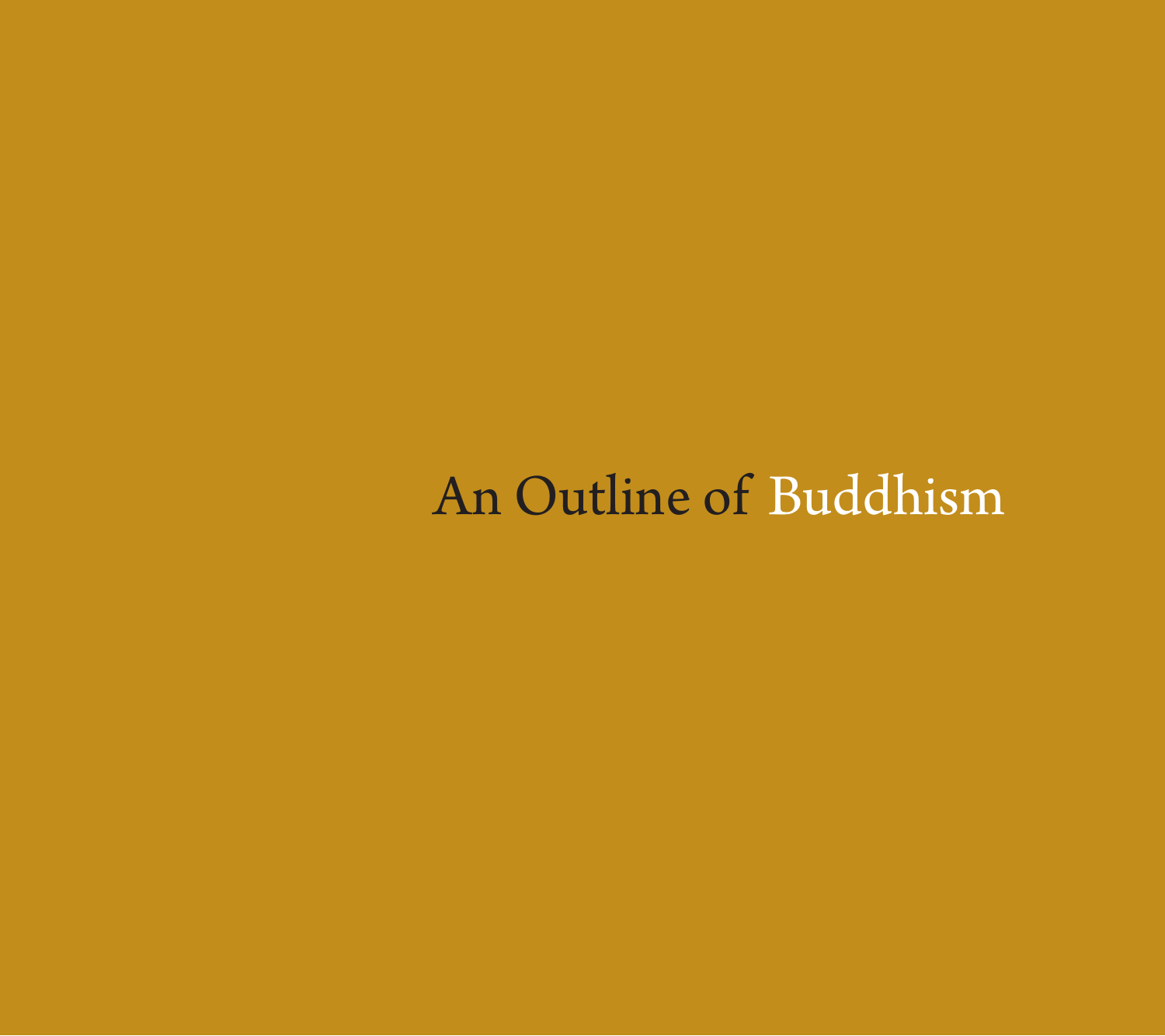### Introduction

A great variety of forms of religious practice are associated with the word 'Buddhism'. However, they all take Siddhattha Gotama, who lived and taught in northern India some 2,500 years ago, as their source or inspiration. It was he who became known as the 'Buddha' – that is 'the Awakened One', one who has attained great wisdom through their own efforts.

The Buddha did not write anything down – but he left a remarkable legacy in the form of a teaching (the Dhamma) that was at first orally transmitted by the religious Order (the Sangha) that he founded and personally guided for fortyfive years.

This Order has survived the centuries, preserving the wisdom of the Buddha in lifestyle as well as in words. To this day, these three elements, the Buddha, the Dhamma and the Sangha, are known and respected by all Buddhists as '**The Three Refuges**' or '**The Triple Gem**'. They have also come to symbolize Wisdom, Truth and Virtue – qualities that we can develop in ourselves.

After the Buddha's time, his teaching was carried from India throughout Asia, and even further. As it spread, it was affected by its encounters with local cultures, and several 'schools' of Buddhism eventually emerged.

Broadly speaking, there are three such schools: Theravada ('The Teaching of the Elders'), which still thrives in Sri Lanka, Burma, Thailand, Laos and Cambodia; Mahayana ('The Great Vehicle'), which embraces the various traditions within China, Korea and Japan; and Vajrayana ('The Diamond Vehicle'), which is associated primarily with Tibet.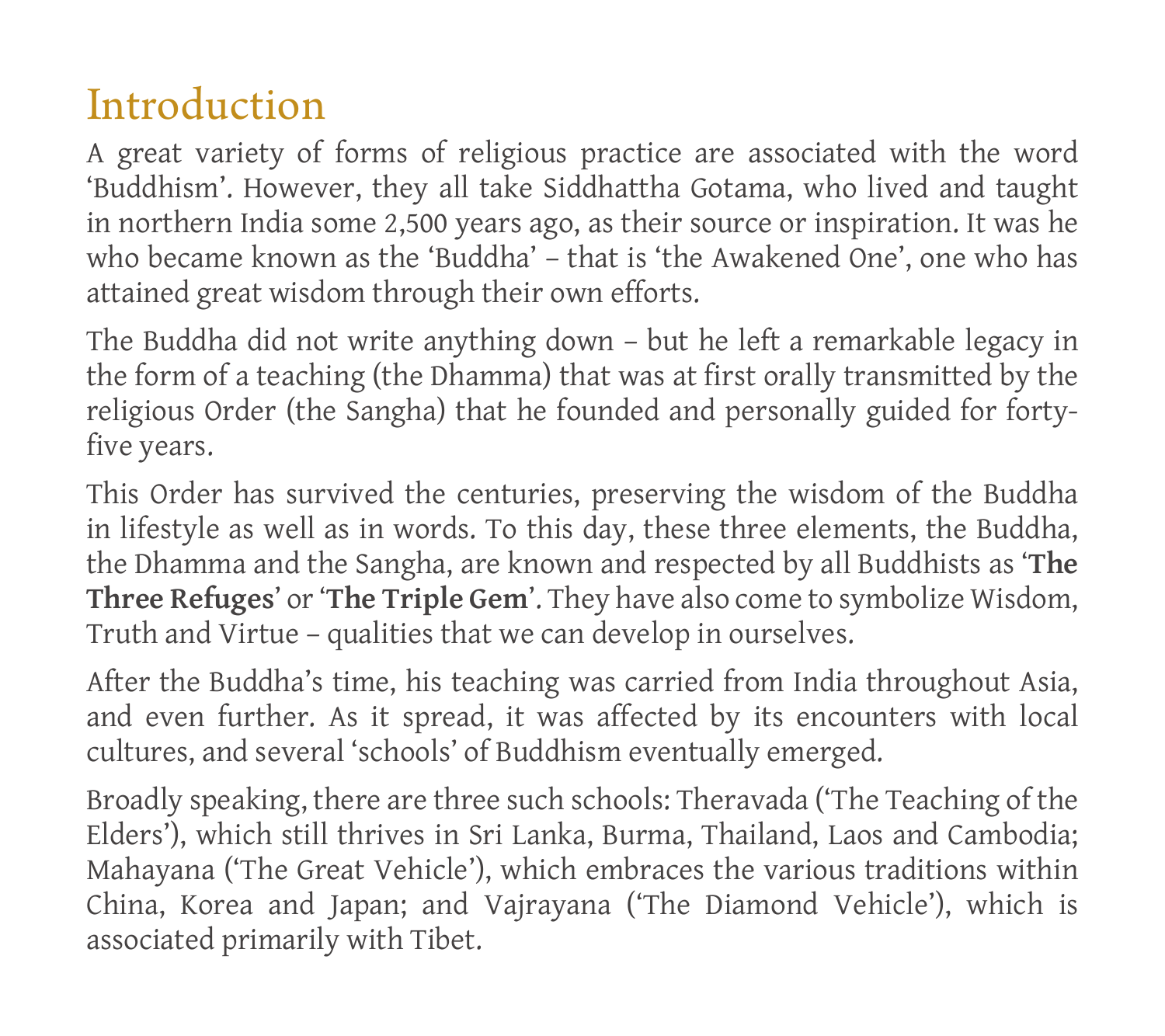Teachers from all schools have made their way to the West. Some preserve their lineages as found in the country of origin, while others have adopted less traditional approaches. The approach and the quotations used below are from the Theravada.

## The Buddhist Path

The Buddha taught a path of spiritual awakening, a way of 'practice' that we can use in our daily lives. This 'Path of Practice' can be divided into three mutually supportive aspects – **Virtue, Meditation and Wisdom**.

*'Where there is uprightness, wisdom is there, and where there is wisdom, uprightness is there. To the upright there is wisdom, to the wise there is uprightness, and wisdom and goodness are declared to be the best things in the world.'*

### Virtue

You can make a formal commitment to the Buddha's Path of Practice by requesting the Three Refuges and Five Precepts from a monk or nun at a Buddhist monastery, or by taking them by yourself at home. Taking the Refuges implies a commitment to live according to principles of Wisdom, Truth and Virtue, using the teachings and example of the Buddha.

## The Five Precepts

The Five Precepts are training rules to follow in daily life:

- To refrain from killing living creatures
- To refrain from taking what is not given
- To refrain from sexual misconduct
- To refrain from false speech
- To refrain from taking intoxicating liquor and drugs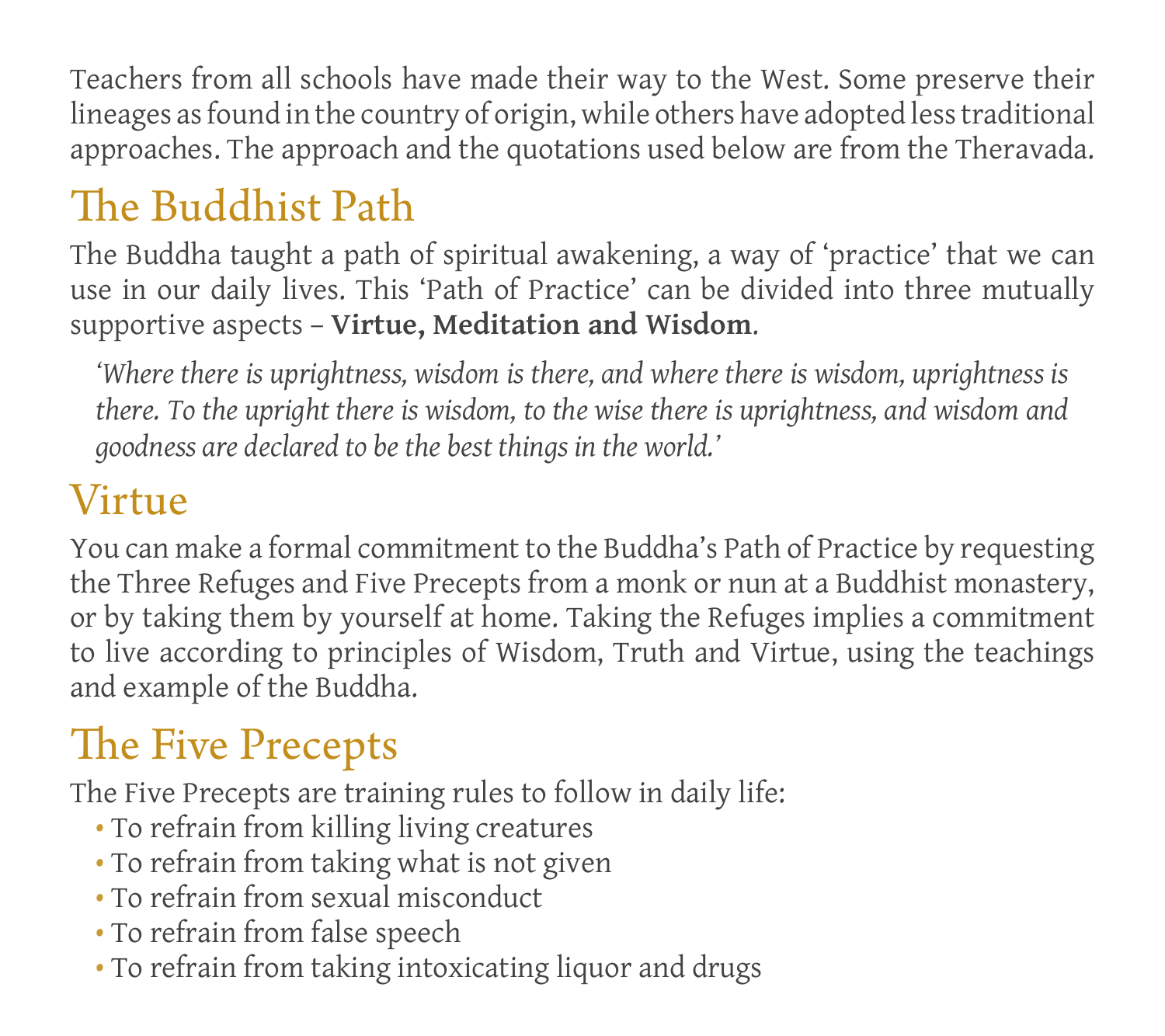Someone living in this way develops the self-discipline and sensitivity necessary to cultivate meditation, the second aspect of the Path.

### Meditation

Meditation, as the term is used in common parlance, is the repeated focusing of attention upon an image, a word, or a theme in order to calm the mind and consider the meaning of that image or word.

In the Buddhist practice of insight meditation, this focusing of attention also has another purpose – to more fully understand the nature of the mind. This can be done by using the meditation object as a still reference point to help in revealing the attitudes that are otherwise buried beneath the mind's surface activity.

The Buddha encouraged his disciples to use their own bodies and minds as objects of meditation. A common object, for example, is the sensation associated with the breath during the process of normal breathing. If one sits still, closes the eyes and focuses on the breath with careful attention, in due time clarity and calm will arise. In this state of mind, tensions, expectations and habitual moods can be more clearly discerned and, through the practice of gentle but penetrative enquiry, resolved.

The Buddha taught that it was possible to maintain meditation in the course of daily activity as well as while sitting still in one place. One can focus attention on the movement of the body, the physical feelings that arise, or the thoughts and moods that flow through the mind. This mobile attentiveness is called '**mindfulness**'.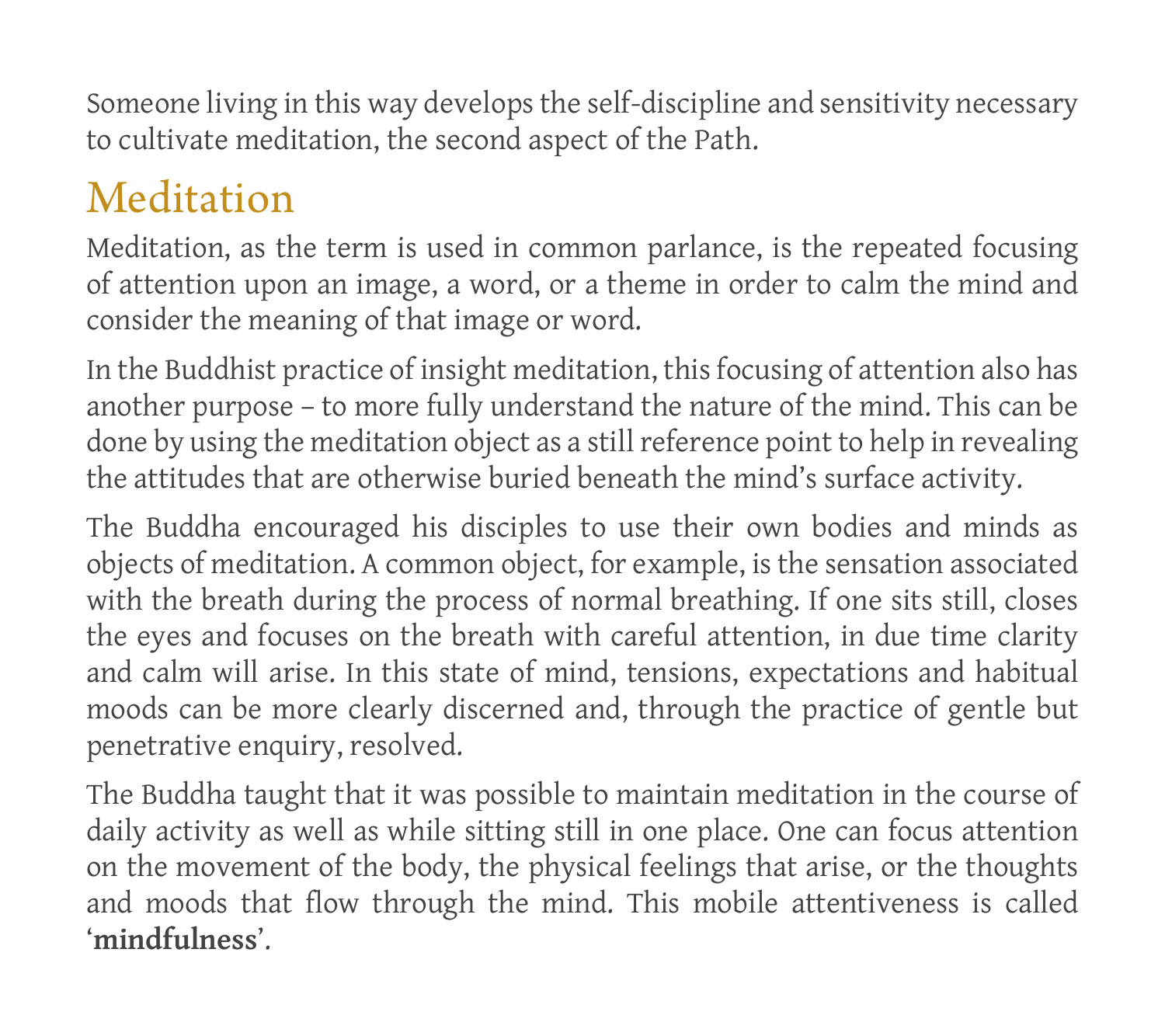The Buddha explained that through mindfulness one realizes an attention that is serene. Although it is centred on the body and mind, it is dispassionate and not bound up with any particular physical or mental experience. This detachment is a foretaste of what Buddhists call '**Nibbana**' (or Nirvana) – a state of peace and happiness independent of circumstances. Nibbana is a 'natural' state, that is, it is not something we have to add to our true nature, it is the way the mind is when it is free from pressure and confused habits. Just as waking up dispels the dream state naturally, the mind that has become clear through mindfulness is no longer over-shadowed by obsessive thoughts, doubts and worries.

However, although mindfulness is the basic tool to use, we generally need some pointers as to how to establish the right objectivity about ourselves and how to assess what mindfulness reveals. This is the function of the wisdom-teachings of the Buddha

### Following the Path

When asked to explain why his disciples always looked cheerful, the Buddha commented:

*'They have no regret over the past, nor do they brood over the future. They live in the present; therefore they are radiant.'*

Someone who has fully cultivated this way finds serenity and patience in themselves in times of difficulty, and the wish to share good fortune when things go well. They live a life free from guilt, and, rather than having violent mood swings, the mind and heart stay steady and buoyant through the circumstances of life.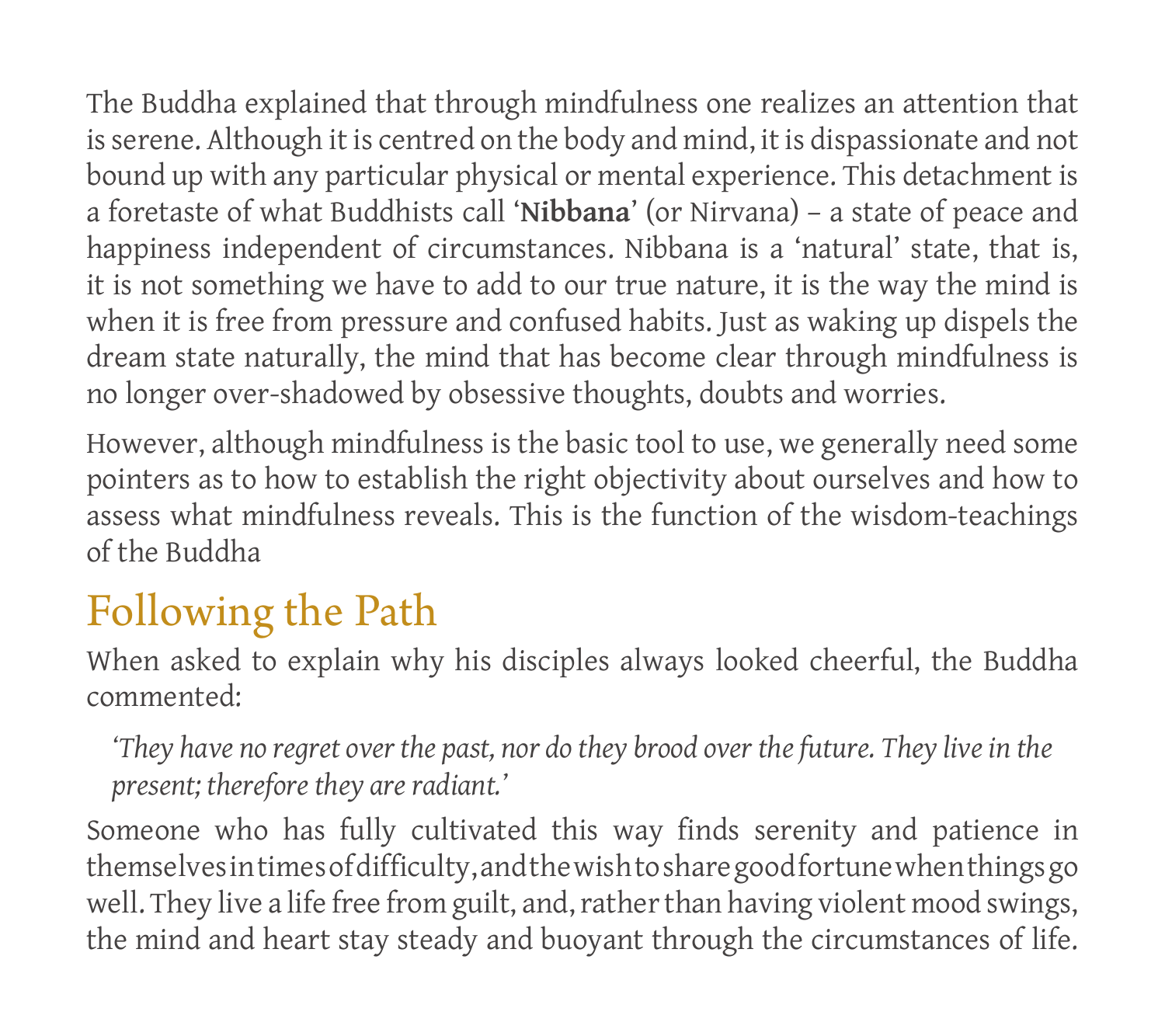These are the fruits; but like most fruit, they have to be cultivated slowly and persistently with good-heartedness. For this reason, the guidance, or simply the companionship, of like-minded people is almost indispensable. The Refuge of Sangha is a reflection on this. Most generally, 'Sangha' refers to all spiritual companions, but this spiritual companionship is highlighted by the religious order of alms-mendicants who live under a detailed code of conduct that unambiguously presents the values of the Buddhist path.

Buddhist monks and nuns are not preachers – being specifically prohibited from teaching unless asked to do so; they are spiritual companions, and their relationship with the general Buddhist public is one of mutual support. They are prohibited from growing food or having money; they have to keep in touch with society and be worthy of support. Buddhist monasteries are not escape-hatches, but places where others can stay, receive teachings and most important – feel that their act of service and support is appreciated. In this way, the monks and nuns provide more than companionship and guidance – they also present the opportunity for others to gain confidence and self-respect.

*'Do not think lightly of goodness, saying, 'Nothing will help me improve.' A pitcher is filled with water by a steady stream of drops; likewise, the wise person improves and achieves well-being a little at a time.'*

### Wisdom

The most generally used wisdom-teachings of the Buddha are not statements about God or Ultimate Truth. The Buddha felt that such statements could lead to disagreement, controversy and even violence. Instead, Buddhist wisdom describes what we can all notice about life without having to adopt a belief.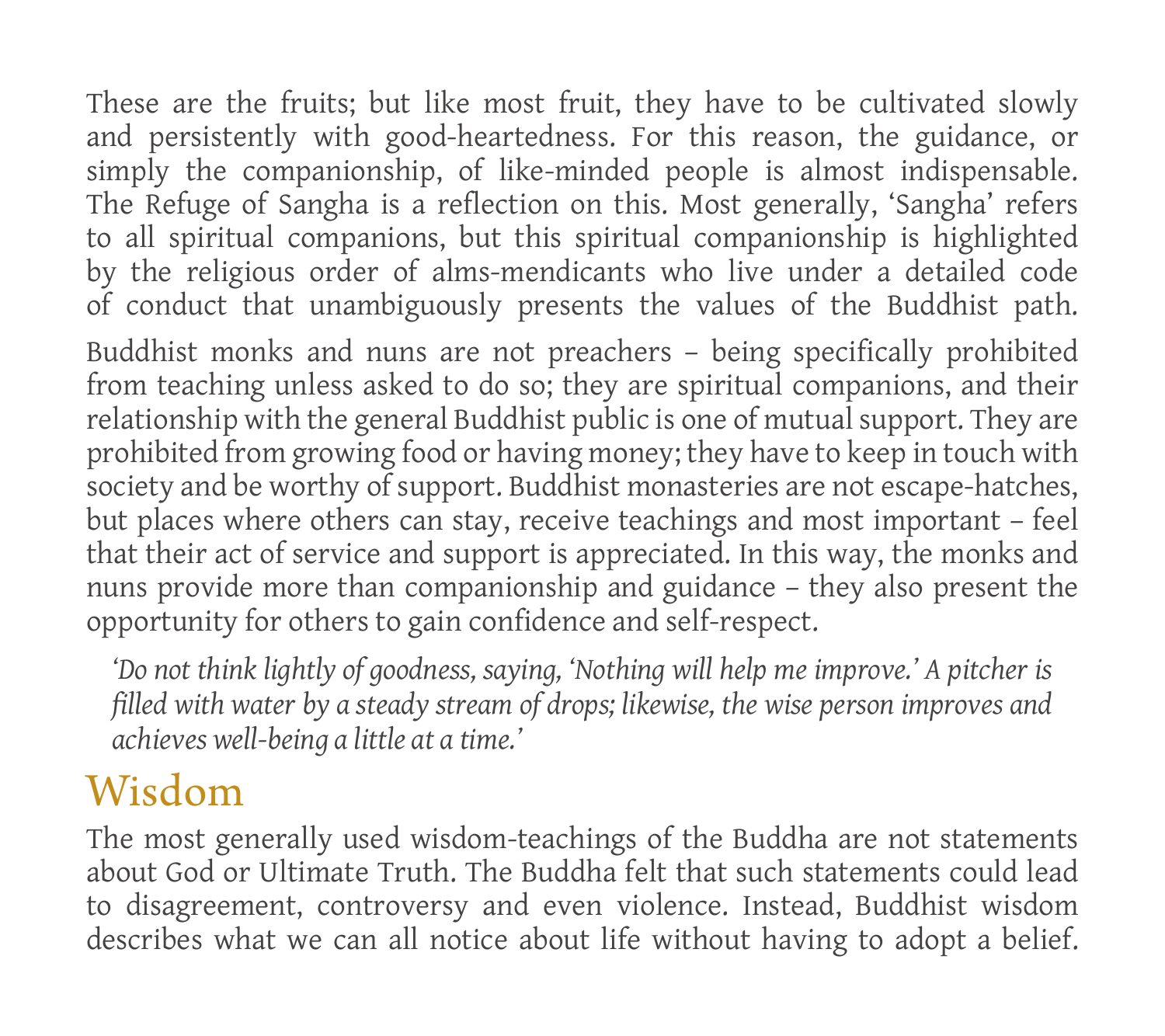The teachings are to be tested against one's experience. Different people may find different ways of expressing Truth; what really counts is the validity of the experience and whether it leads to a wiser and more compassionate way of living. The teachings then serve as tools to clear the mind of misunderstanding. When the mind is clear, **Truth**, in whatever way one finds to express it, becomes apparent.

## The Four Noble Truths

In order for us to understand that our normal understanding of life is inadequate, the Buddha talked about *dukkha*, that is, suffering, stress, or unsatisfactoriness. He often summarized his teachings as: the truth about *dukkha*, its origin, its ending, and the path to its ending. These core teachings, to be measured against one's experience and used for guidance, are known as the **Four Noble Truths**.

#### THE FIRST NOBLE TRUTH

**THERE IS DUKKHA.** Life as we normally know it must always have a proportion of disagreeable experiences – sickness, pain and distress are obvious examples. Even in relatively affluent societies, people suffer from anxiety, stress or a loss of purpose; or they feel incapable of dealing with life's challenges. Moreover, agreeable experiences are limited and transient. For instance, *dukkha* can be brought on by the loss of a loved one, or being badly let down by a friend.

What also becomes apparent is that these feelings cannot be relieved for long by our usual responses – such as seeking pleasure, greater success, or a different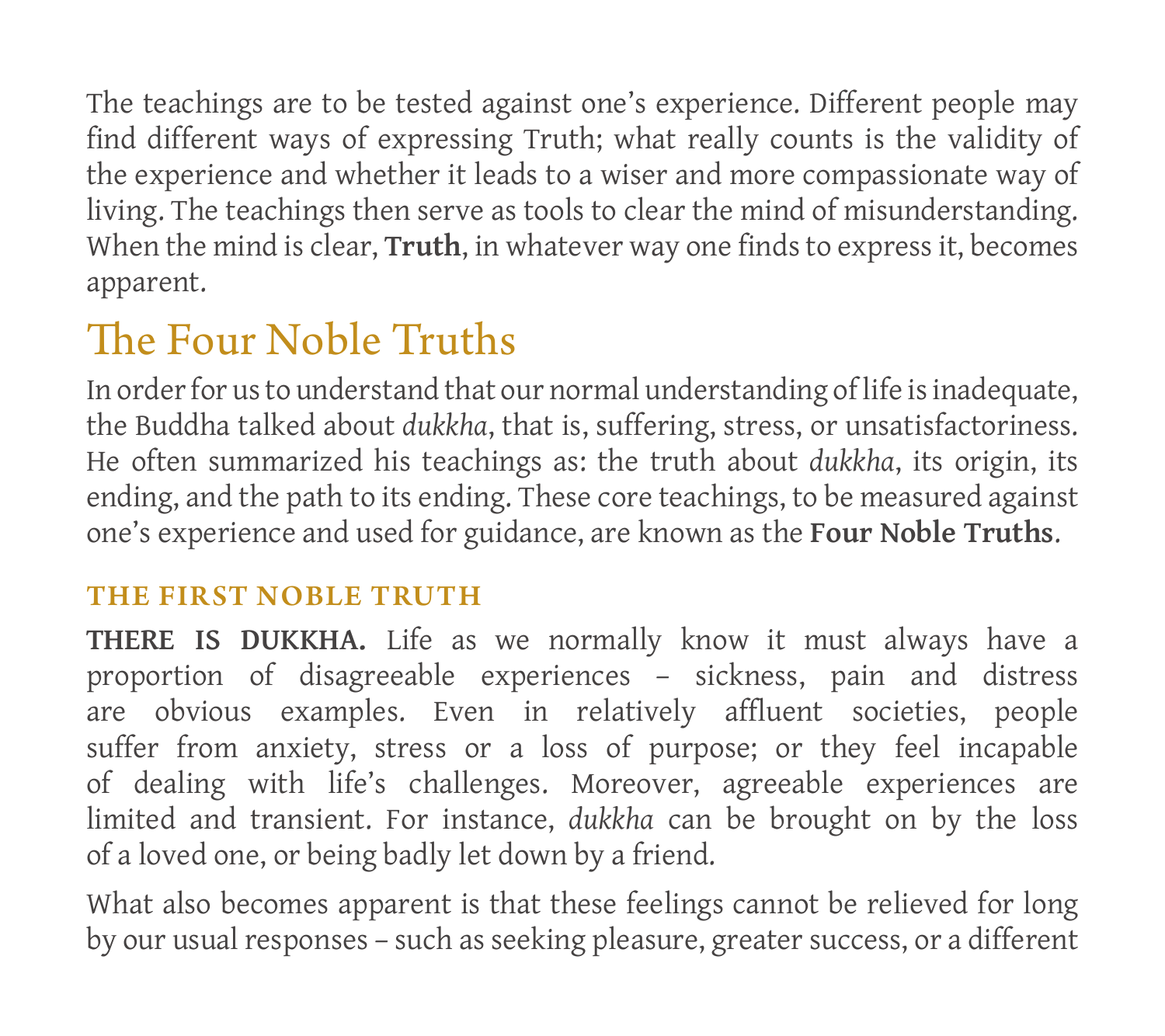relationship. This is because *dukkha* stems from an inner need. You could call it a longing of the heart – for understanding, peace and harmony.

Because it's an inner or spiritual need, no matter how we try to alleviate such feelings by adding something pleasant to our life, it never quite succeeds. As long as we are motivated to seek fulfillment in what is transient and vulnerable – and it doesn't take much introspection to recognize how vulnerable our bodies and feelings are – we will always suffer disappointment and a sense of loss.

*'Being associated with what you do not like is dukkha, being separated from what you like is dukkha, not getting what you want is dukkha. In brief, the compulsive habits of body and mind are dukkha.'*

#### THE SECOND NOBLE TRUTH

**THERE IS AN ORIGIN OF DUKKHA.** The Buddha's experience was that this wrong motivation was in essence the origin of this stressful state. How is this? By always seeking fulfillment in what is transient, we miss out on what life could be offering if we were more attentive and spiritually attuned.

Not using (through not knowing) our spiritual potential, we are motivated by feelings and moods. However, when mindfulness reveals that this is a habit rather than our true nature, we realize that we can change it.

#### THE THIRD NOBLE TRUTH

**DUKKHA CAN CEASE.** Once we've understood how *dukkha* arises, its ceasing follows on – if we can let go of our attachments to the world and to our ideas of how things should be.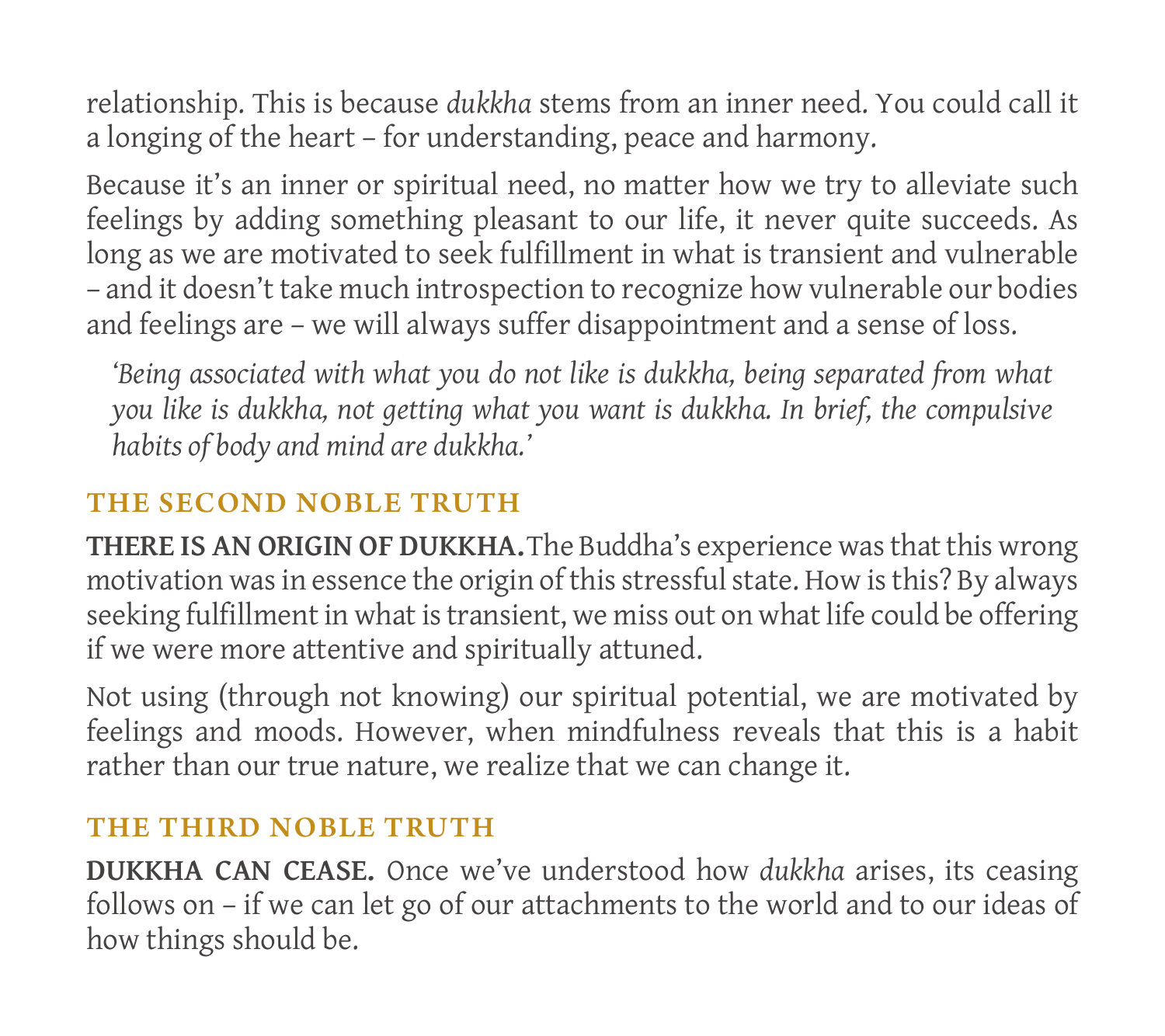Then the mind isn't attached to purely personal perspectives, and we become free from predjudice and fixed views. Conflict decreases, friendliness prevails, and the mind dwells in harmony. Right action proceeds from there.

#### THE FOURTH NOBLE TRUTH

**THERE IS A WAY TO STOP DUKKHA.** This involves the practical guidelines for bringing a spiritual focus to bear on life as we are living it. We can't let go until we become capable of that through cultivation of our spiritual nature. But if there is proper cultivation, the mind will naturally incline towards Nibbana. All that is needed is the wisdom to know that there is a way, and the means to accomplish that way.

### The '**Way**' is defined as the **Noble Eightfold Path**.

The wheel symbol that is often used in Buddhist iconography is a depiction of this Eightfold Path – in which each factor supports and is supported by all the others.

Buddhist practice consists of cultivating these factors:

#### **Right View, Right Intention, Right Speech, Right Action, Right Livelihood, Right Effort, Right Mindfulness** and **Right Concentration.**

The 'Rightness' of these is that they entail living in accordance with virtue, meditation and wisdom, rather than from any self-centred position. Such a way is therefore 'Right' for others as well as oneself.

*'Whoever has understanding and great wisdom does not think of harming themselves or another, nor of harming both alike. Rather they think of their own welfare, of that of others, of that of both, and of the welfare of the whole world.'*